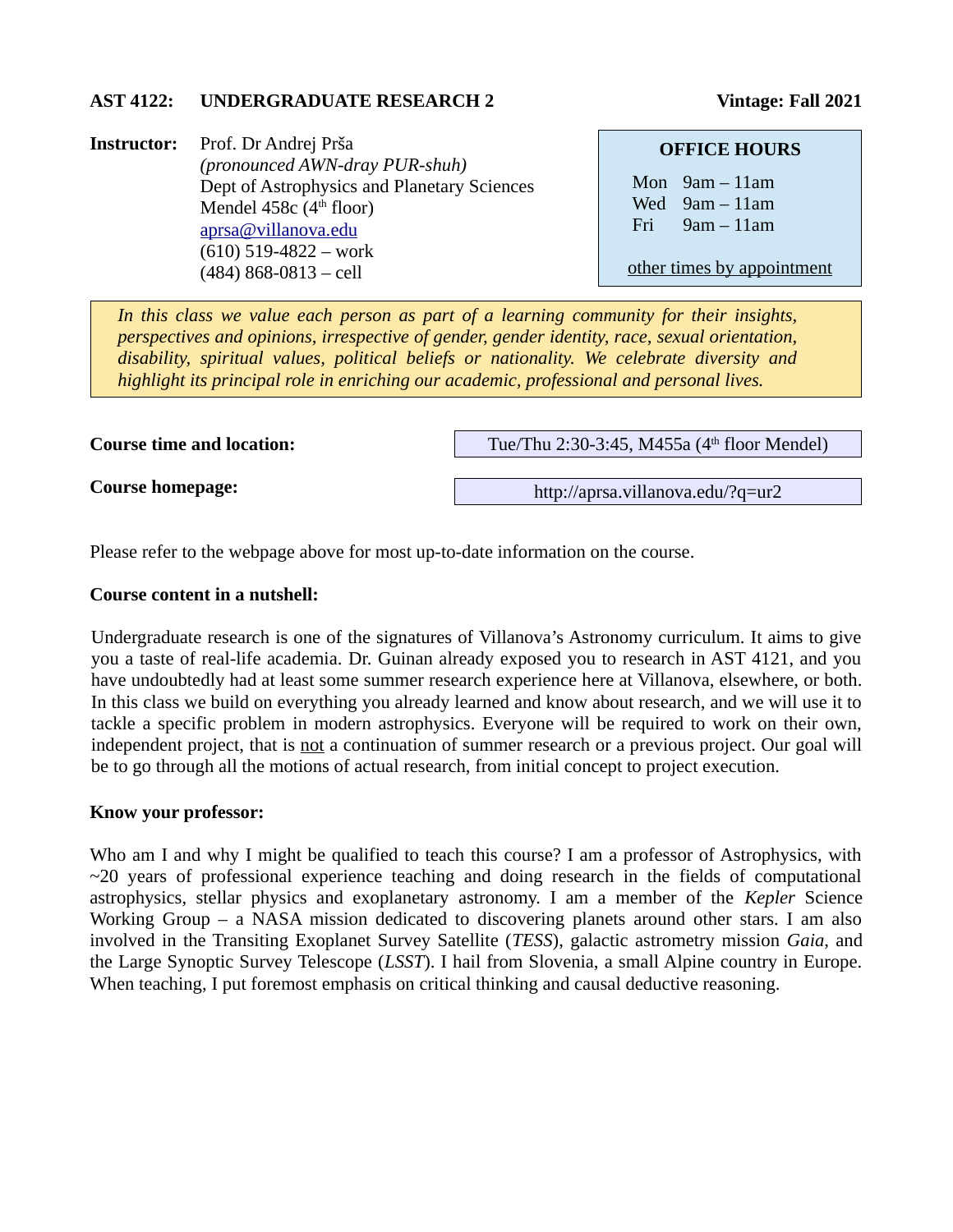# **Course work:**

This is a tentative week-by-week breakdown of the course work:

| Week 1 (Aug 24):  | Introduction, initial concept study                                                   |
|-------------------|---------------------------------------------------------------------------------------|
| Week 2 (Aug 31):  | Initial concept study, literature review                                              |
| Week 3 (Sep 7):   | Literature review continued, proposal writing                                         |
| Week 4 (Sep 14):  | Proposals due, proposal peer-review                                                   |
| Week 5 (Sep 21):  | Proposal evaluation; work on the Introduction paper section                           |
| Week 6 (Sep 28):  | Introduction paper section due; observations/methodology development                  |
| Week 7 (Oct 5):   | Observations/methodology development continued                                        |
| Week 8 (Oct 12):  | Fall break                                                                            |
| Week 9 (Oct 19):  | Observations/methodology development continued                                        |
| Week 10 (Oct 26): | Observations/methodology paper section due; independent research                      |
| Week 11 (Nov 2):  | Independent research continued                                                        |
| Week 12 (Nov 9):  | Independent research paper section due; work on discussion/conclusions                |
| Week 13 (Nov 16): | Discussion/conclusions paper section due; peer-review of papers                       |
| Week 14 (Nov 23): | Peer-review results; working on corrections                                           |
| Week 15 (Nov 30): | Final papers due, paper presentations, $15 \text{ min} + 5 \text{ min}$ for questions |

Your final grade will reflect your success in meeting the deadlines and doing quality work.

- Project proposal carries 250 points, or 25% of the grade
- Project paper carries 500 points, or 50% of the grade
- Project presentation carries 250 points, or 25% of the grade
- Each day after the missed deadline will cost you 25 points.
- If your results are submitted to a peer-review journal, I will award you a bonus 250 points.

Grading will be done according to the following breakdown:

| $0 - 56%$ | F  | 68-72% | C-   | 84-88%      | B    |
|-----------|----|--------|------|-------------|------|
| 56-60%    | D- | 72-76% | C    | 88-92%      | $B+$ |
| 60-64%    | D  | 76-80% | $C+$ | $92 - 96\%$ | A-   |
| 64-68%    | D+ | 80-84% | B-   | 96-100%     |      |

## **Attendance:**

I will never insist on your presence in lecture, be it in person or remotely. There will be no attendance sheets and no penalties for missing the lecture. You never need to provide me with any evidence for missing any lectures. You are all adults and I will treat you as such. You take full responsibility for your actions.

That said… regular attendance is essential for uninterrupted understanding of course material. Since this course covers a significant amount of content in a not-so-significant amount of time, each missed class will hurt. Really hurt. The topics are not trivial and continuous work is required to remain on top of things.